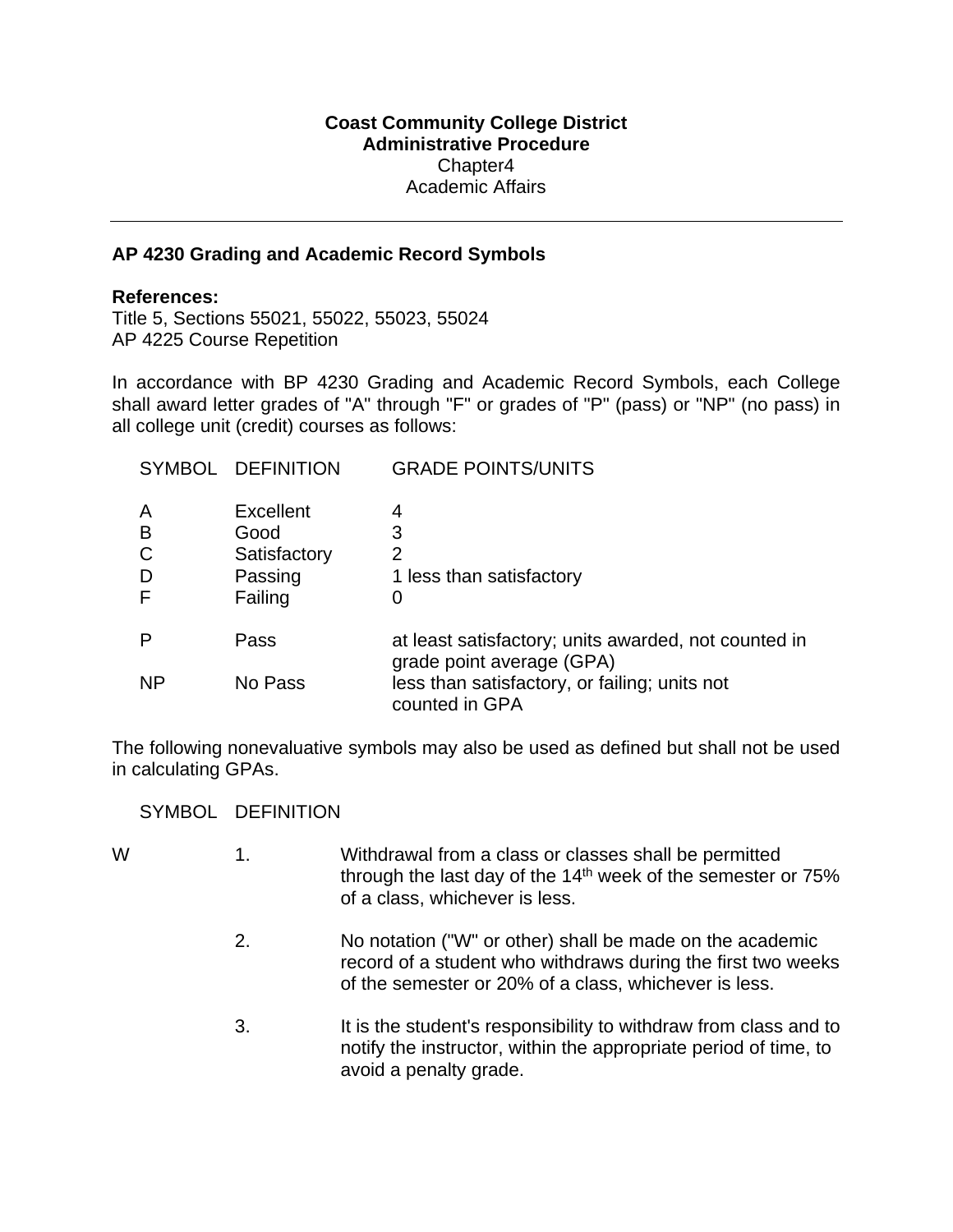- 4. The "W" shall not be used in calculating GPA, but shall be used in determining probation and dismissal.
- 5. A student may withdraw no more than three times from the same course and receive a "W" However, see AP 4225 Course Repetition for additional clarification.
- 6. In the cases of multiple withdrawals by a student from the same course, the College will contact the student to determine the impact on the student's educational goal and provide appropriate support services and options, as needed.
- I 1. Incomplete academic work for unforeseen, emergency, and justifiable reasons at the end of a term may result in an "I" symbol being entered in the student's permanent record. The condition for the removal of the "I" shall be stated by the instructor in a written record. This record shall contain the conditions for the removal of the "I" and the grade assigned in lieu of its removal. This record must be given to the student with a copy on file with the Registrar until the "I" is made up or the time limit has passed.
	- 2. The "I" may be made up no later than one year following the end of the term in which it was assigned. The student will be notified by the College regarding the conditions necessary to receive a grade.
	- 3. A final grade shall be assigned when the work stipulated has been completed and evaluated, or when the time limit for completing the work has passed.
	- 4. A student may petition for a time extension due to unusual circumstances by contacting the College Director of Admissions and Records.
- IP The "IP" (in progress) symbol shall be used to denote that the class extends beyond the normal end of an academic term. It indicates that work is "in progress," but that assignment of an evaluative symbol (grade) must await its completion. The "IP" symbol shall remain on the student's permanent record in order to satisfy enrollment documentation. The appropriate evaluative grade shall appear on the student's record for the term in which the course is completed. The "IP" shall not be used in calculating GPA. If a student enrolled in an "open-entry, open-exit" course is assigned an "IP" at the end of a term and does not re-enroll in that course during the subsequent term, the appropriate faculty will assign an evaluative symbol (grade) to be recorded on the student's permanent record for the class.
	- 2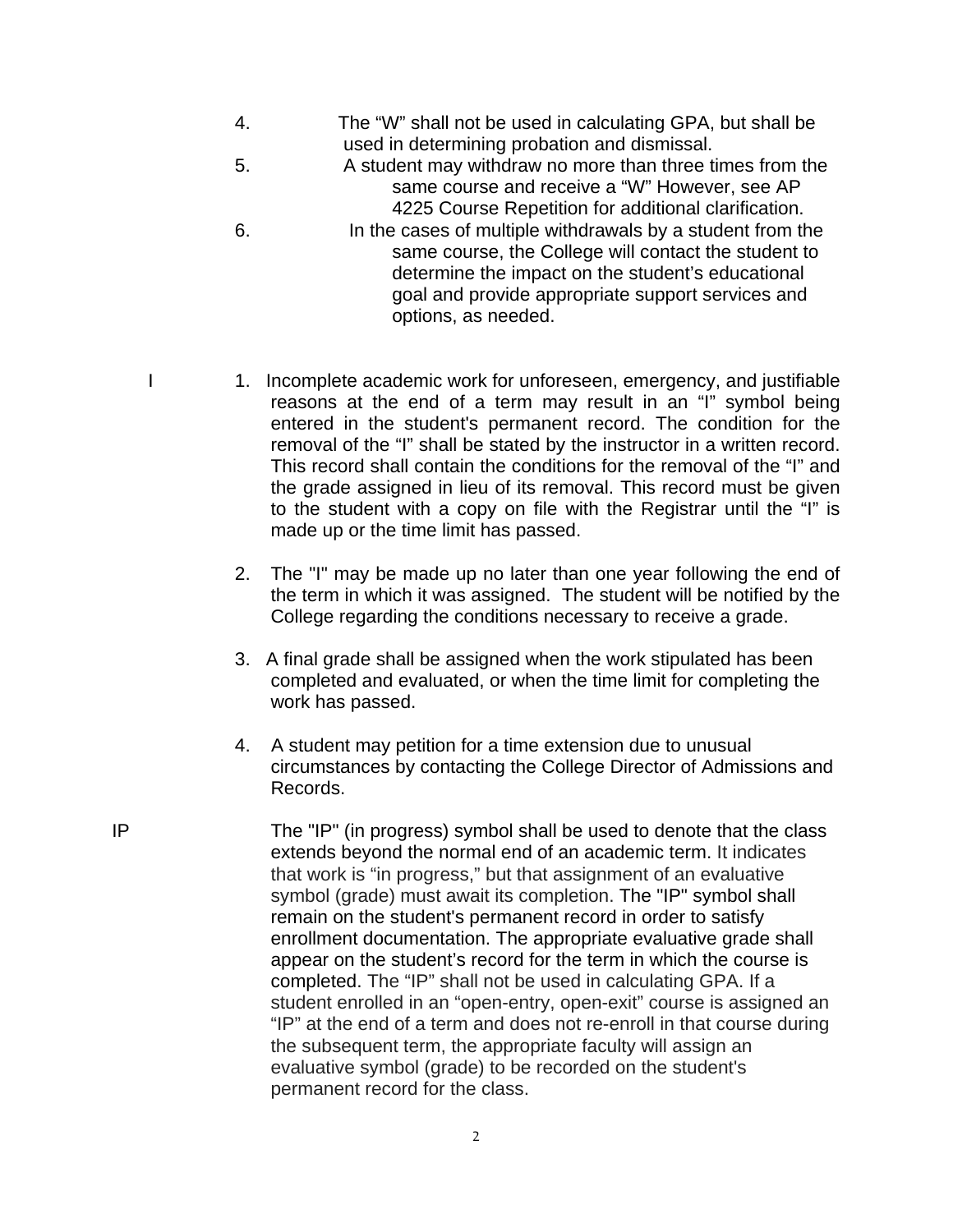- RD The "RD" (report delayed) symbol may be assigned by the registrar only. It indicates a delay in reporting the grade of a student due to circumstances beyond the control of the student. It is a temporary notation to be replaced by a permanent symbol as soon as possible. "RD" shall not be used in calculating GPAs.
- MW The "MW" (military withdrawal) symbol may be used to denote military withdrawal in accordance with Title 5 Section 55024.
- EW Excused Withdrawal ("EW") occurs when a student is permitted to withdraw from a course(s) due to specific events beyond the control of the student affecting his or her ability to complete a course(s) and may include a job transfer outside the geographical region, an illness in the family where the student is the primary caregiver, when the student who is incarcerated in a California state prison or county jail is released from custody or involuntarily transferred before the end of the term, when the student is the subject of an immigration action, or other extenuating circumstances, namely verified cases of accidents, illnesses, making course completion impracticable. In the case of an incarcerated student, an excused withdrawal cannot be applied if the failure to complete the course(s) was the result of a student's behavioral violation or if the student requested and was granted a mid-semester transfer. Upon verification of these conditions and consistent with the district's required documentation substantiating the condition, an excused withdrawal symbol may be assigned at any time after the period established by the governing board during which no notation is made for withdrawals. The withdrawal symbol so assigned shall be an "EW."

 Excused withdrawal shall not be counted in progress probation and dismissal calculations.

 Excused withdrawal shall not be counted toward the permitted number of withdrawals or counted as an enrollment attempt.

Students electing the pass/no pass option will review the following procedures prior to making their decision:

The student must select the letter grade or pass/no pass option in "optional" graded classes no later than the third week of a semester-length class or prior to the completion of the first 20% of the class.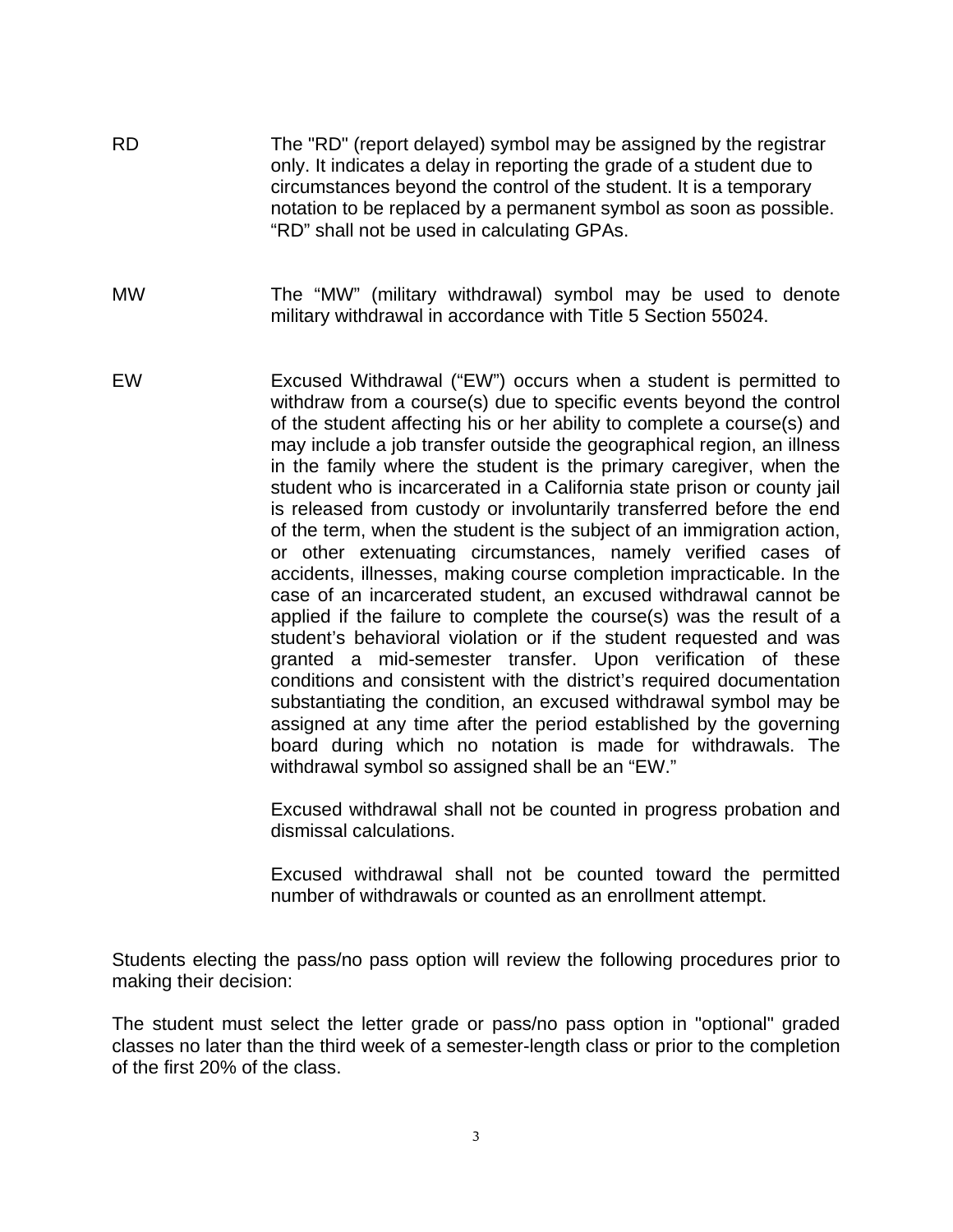A Pass ("P") may be granted only when the work is of a quality equivalent to a grade of "C" or better.

All units earned at an accredited college or university on a credit/no credit basis will be counted toward the degree requirements of the college.

Grades of no pass ("NP") are considered in determining probation and dismissal.

In courses where a single standard of performance exists for which unit credit is assigned, only a P or NP grade will be given.

## **Grading of noncredit courses**

The following grades will be used for noncredit courses. These grades shall not be used in calculating GPAs, have no numeric value, and shall not be considered in determining academic probation, progress probation, or dismissal. For all noncredit courses, the student will be able to choose whether to receive P/NP/SP or a grade.

SP Satisfactory Progress towards completion of the course (used for noncredit courses only and is not supplanted by any other symbol.)

- P Passing (at least satisfactory)
- NP No Pass (less than satisfactory, or failing)
- A-NC Excellent
- B-NC Good
- C-NC Satisfactory
- D-NC Passing
- F-NC Failing
- W-NC Withdrawal after the start of the class. It is the student's responsibility to withdraw from the class. In noncredit classes, a student can withdraw at any time after the class started and be assigned a W-NC symbol.
- MW-NC The military withdrawal symbol may be used to denote military withdrawal in accordance with Title 5 Section 55024 and BP 5013.
- EW-NC Excused Withdrawal (for description see above)